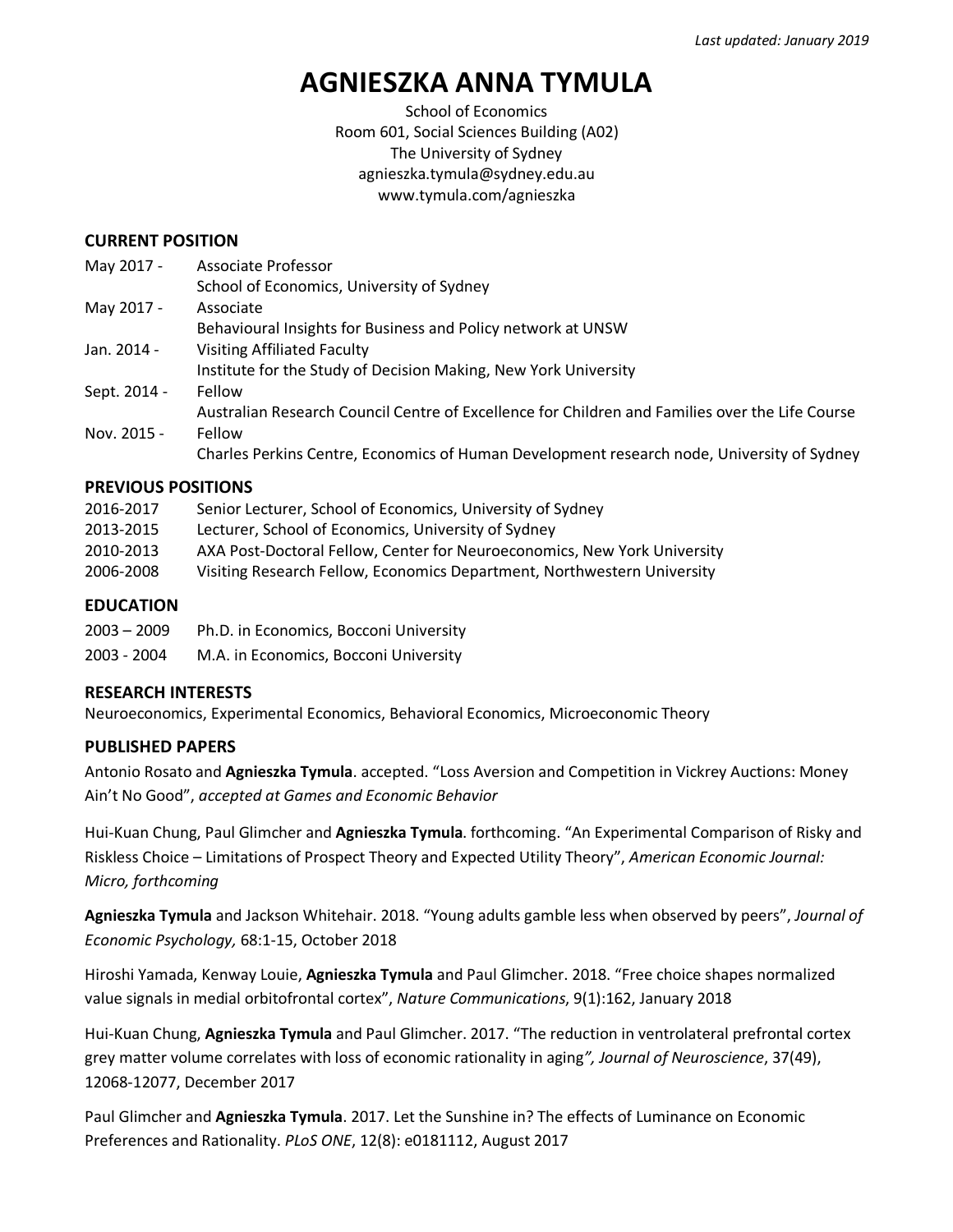Agnieszka Anna Tymula Page 2 of 7 **Agnieszka Tymula**. 2017. Competitive Screening of Heterogeneous Labor Force and Corporate Teamwork Attitude. *Journal of Institutional and Theoretical Economics*, 173(3), 523-547, September 2017

Michael Grubb, **Agnieszka Tymula**, Sharon Gilaie-Dotan, Paul Glimcher, Ifat Levy. 2016. Neuroanatomy accounts for age-related changes in risk preferences. *Nature Communications*, 7, December 2016

**Agnieszka Tymula** and Hilke Plassmann. 2016. Context-dependency in valuation. *Current Opinion in Neurobiology,* Volume 40, October 2016, p. 59-65

**Agnieszka Tymula**, Eva Woelbert and Paul Glimcher. 2016. Flexible Valuations for Consumer Goods as Measured by the Becker-DeGroot-Marschak Mechanism. *Journal of Neuroscience, Psychology, and Economics*, Volume 9(2), June 2016, p.65-77.

Sharon Gilaie-Dotan<sup>+</sup>, Agnieszka Tymula<sup>+</sup>, Nicole Cooper, Joseph Kable, Paul Glimcher and Ifat Levy. 2014. "Neuroanatomy predicts individual risk attitudes". *Journal of Neuroscience*, Volume 34, Number 37, September 10, 1014('shared first author, featured article)

**Agnieszka Tymula**, Lior A. Rosenberg Belmaker, Lital Ruderman, Paul W. Glimcher, Ifat Levy. 2013. Like Cognitive Function, Decision-Making Across the Lifespan Shows Profound Age-Related Changes. *Proceedings of the National Academy of Sciences*, Volume 110, Number 42, October 15, 2013

Hiroshi Yamada<sup>+</sup>, Agnieszka Tymula<sup>+</sup>, Kenway Louie, Paul W. Glimcher. 2013. Thirst-dependent Risk Preferences in Monkeys Identify a Primitive Form of Wealth. *Proceedings of the National Academy of Sciences*, Volume 110, Number 39, September 24, 2013 ('shared first author)

Jens Großer and Ernesto Reuben, **Agnieszka Tymula**. 2013. "Political Quid Pro Quo Agreements: An Experimental Study". *American Journal of Political Science*, Volume 57, Number 3, July 2013, p. 582-597

Agnieszka Tymula<sup>+</sup>, Lior Rosenberg Belmaker<sup>+</sup>, Amy Roy, Lital Ruderman, Kirk Manson, Paul W. Glimcher and Ifat Levy. 2012. "Adolescents' Risk-Taking Behavior is Driven by Tolerance to Ambiguity". *Proceedings of the National Academy of Sciences* 109 (42), October 2012, p. 17135-17140 ( <sup>+</sup> shared first author)

Ifat Levy, Lior Rosenberg-Belmaker, Kirk Manson, **Agnieszka Tymula** and Paul W. Glimcher. 2012. "Measuring the Subjective Value of Risky and Ambiguous Options Using Experimental Economics and Functional MRI Methods*". Journal of Visualized Experiments* (67), September 2012

Camelia Kuhnen and **Agnieszka Tymula**. 2012. "Feedback, Self-Esteem and Performance in Organizations". *Management Science*, 58 (1), January 2012, p. 94-113

## **PUBLISHED BOOK CHAPTERS**

**Agnieszka Tymula**. in press. Brain Morphometry for Economists: How do Brain Volume Constraints Affect Our Choices? in *Biophysical Measurement in Experimental Social Science Research*, Foster (Eds.), ELSEVIER

**Agnieszka Tymula** and Paul W. Glimcher (2018). How are emotions integrated into choice? In Davidson, Shackman, Fox, and Lapate (Eds.) *The Nature of Emotion*, 2nd Edition. Oxford University Press

**Agnieszka Tymula**. 2017. Tolerance for Ambiguity. In Moghaddam F.M. (Ed.) *The SAGE Encyclopedia of Political Behavior*, SAGE Publications, Thousand Oaks CA

## **WORKING PAPERS UNDER REVIEW**

**Agnieszka Tymula**. 2018. "Adolescents are more impatient and inconsistent, not more risk-taking, when observed by peers – a comprehensive study of adolescent behavior under peer observation", *r&r at Journal of Economic Behavior and Organization*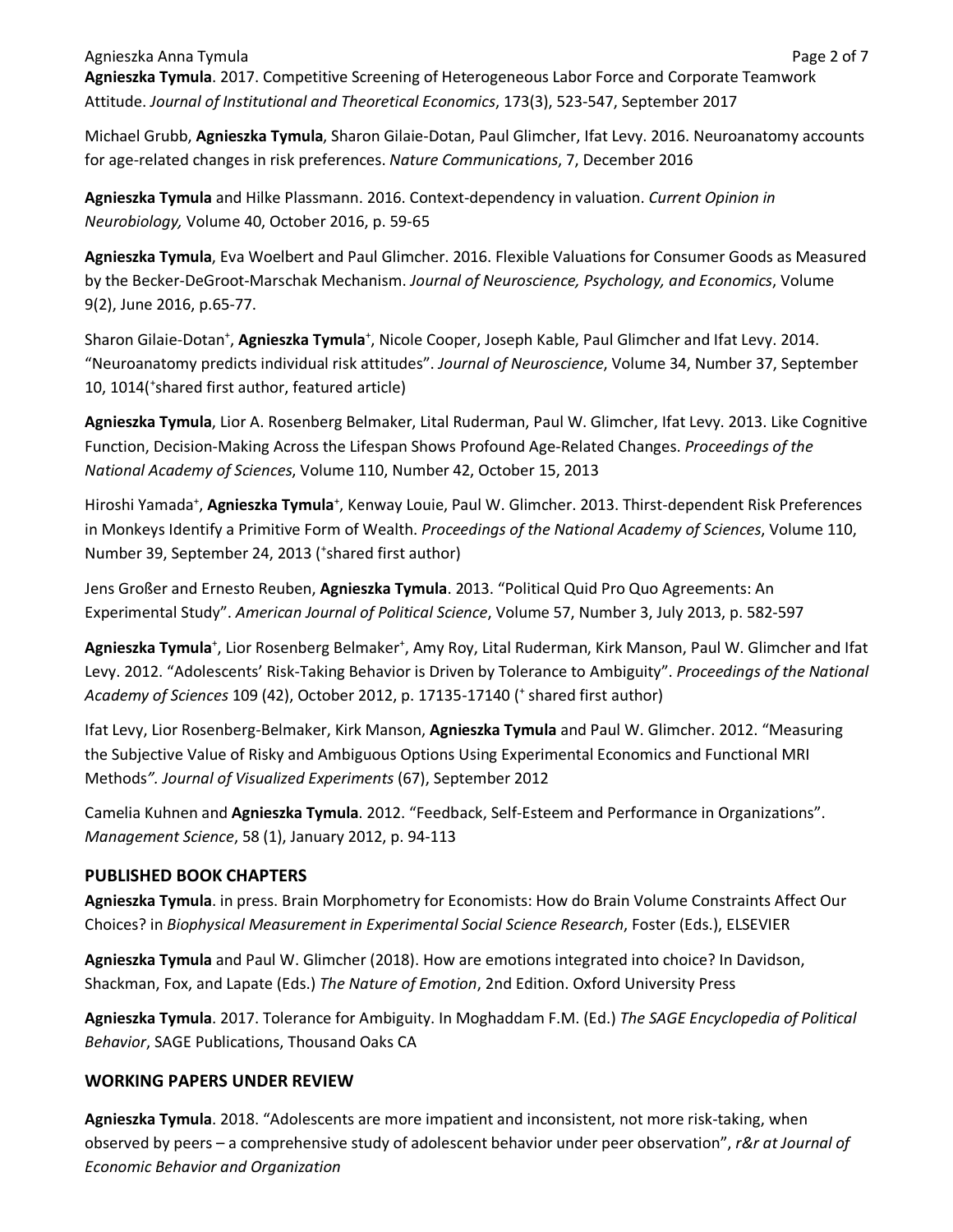#### Agnieszka Anna Tymula Page 3 of 7

Paul Glimcher and **Agnieszka Tymula**. 2017. "Expected Subjective Theory (ESVT): A Representation of Decision Under Risk and Certainty"

Nathan Kettlewell, Fruhling Rijsdijk, Sisira Siribaddana MD, FRCP, Athula Sumathipala, **Agnieszka Tymula**, Helena Zavos, Nicholas Glozier. (2019) The impact of war and tsunami on risk aversion: Evidence from Sri Lankan twins

Angé Weinrabe, Hui-Kuan Chung, **Agnieszka Tymula**, Ian. B. Hickie. 2018. "Economic Rationality in Youth with Emerging Mood Disorders: Evaluating the Impact of Disregulated Emotion in Adolescents using Economic Decision-Making Tools"

Emma Antrobus, Victorai Baranov, Deborah Cobb-Clark, Lorraine Mazerolle, **Agnieszka Tymula**. 2018. "The Risk and Time Preferences of Young Truants and Their Parents"

# **OTHER WRITING AND NON-TRADITIONAL RESEARCH OUTPUT**

Agnieszka Tymula. 2016. Financial gamble? My brain made me do it. *The Conversation*.

The money or the box. 2016. A story on neuroeconomics for *Sydney Alumni Magazine Heritage, July 2016, p 8-9*

Agnieszka Tymula and Paul Glimcher. 2015. Are Adolescents Really Risk-Takers? Most Adults Say YES, but the Science is Starting to Say NO. *Frontiers for Young Minds,* 3:3, doi: 10.3389/frym.2015.00003

- featured on *Scientific American Blog Network*
- written for the Young Minds of the 2014 USA Science and Engineering Festival

After Phrenology: Neural Reuse and the Interactive Brain, Michael L. Anderson. The MIT Press, Cambridge, MA, USA (2014) in *Journal of Economic Psychology*, Volume 51, December 2015, p. 279–280

Agnieszka Tymula. 2014. Explainer: neuroeconomics, where science and economics meet. *The Conversation.*

Museum of the National Academy of Sciences, Washington DC – designed an interactive exhibit on decisionmaking under risk to be a part of the Life Lab: Aging exhibit (on museum display April 2012 – September 2018)

# **GRANTS**

## *Australian Research Council*

Discovery Project Grant, Australian Research Council, 2019-2021 (\$378,000, 18% success rate) Linkage grant, Australian Research Council (partner: Sydney Opera House), 2016-2019 (\$293,000) Discovery Early Career Researcher Award, Australian Research Council, 2015-2017 (\$378,000; 14% success rate) *Other sources* University of Sydney Faculty Research Support Scheme, 2018 (\$8,000) University of Sydney Bridging Support Grant, 2018 (\$30,000) University of Sydney Faculty Research Support Scheme, 2016 (\$21,827.95) LCC (Australian Research Council Centre for Research Excellence) Capacity Building Grant, 2015 (\$30,000) Faculty Incubator Grant, University of Sydney, 2014 (\$4,900) AXA Insurance Group Post-Doctoral Fellowship, 2012-2013; 2 year, full support fellowship (EUR 120,000; 7% success rate) Dissertation Completion Grant, Bocconi University, 2007-2008 Summer Institute in Behavioral Economics Grant, Trento, Italy, 2006 (sponsored by the Russell Sage Foundation's Behavioral Economics Roundtable and University of Trento) Ph.D. Fellowship, Bocconi University 2004-2006 Fondazione Invernizzi scholarship, Bocconi University, 2003-2004 Erasmus/Socrates scholarship, Copenhagen Business School, Denmark, 2001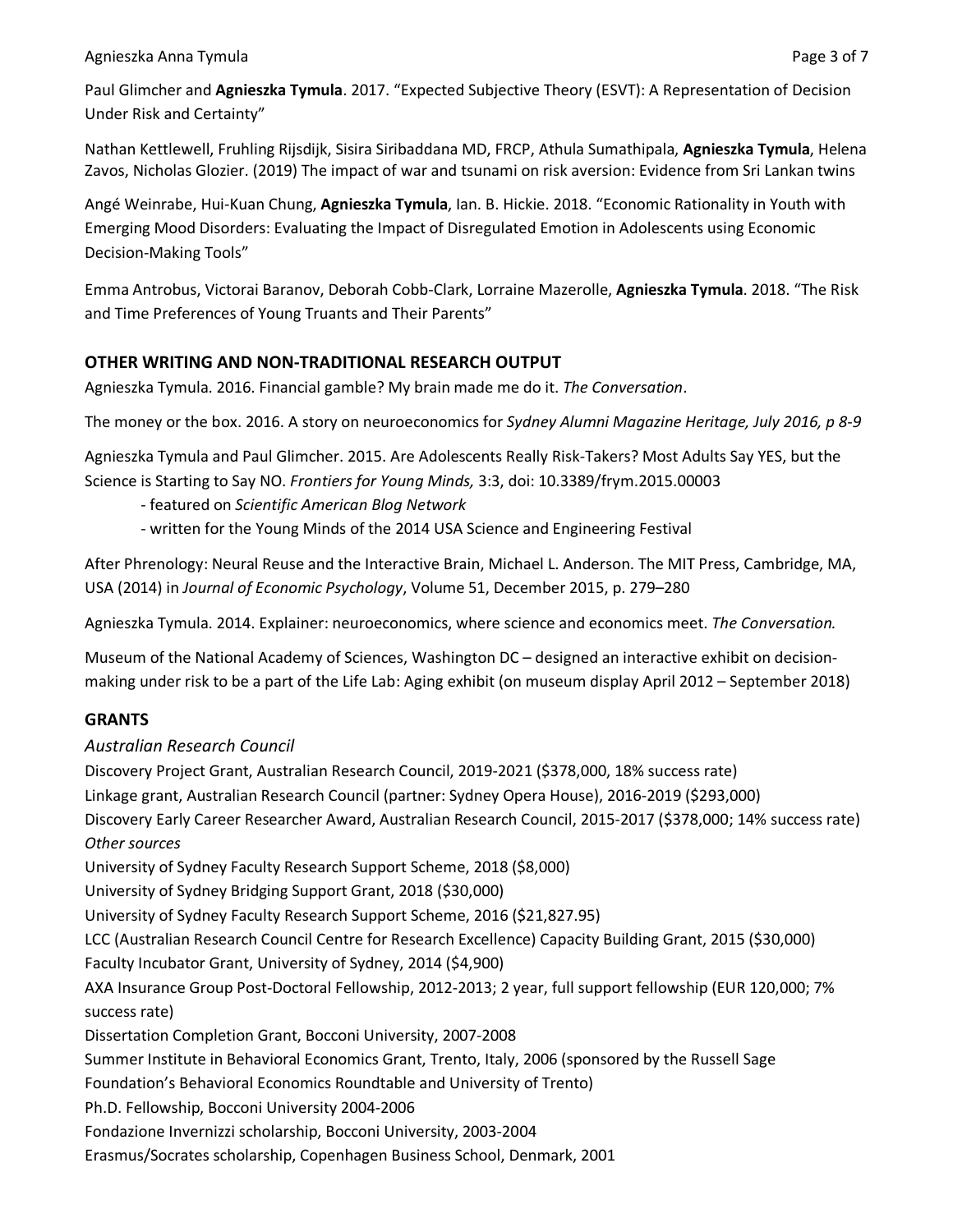# **AWARDS**

Society for Neuroeconomics Early Career Award for Contributions to Understanding Decision-Making, 2017 Deans Citation for Outstanding Student Feedback for Teaching, 2014, University of Sydney Science of Philanthropy Initiative Partnership Award with the Sydney Opera House, 2014 (from the University of Chicago and Templeton Foundation)

## **KEYNOTE/PLENARY TALKS**

- Nov. 2018 Australia New Zealand Workshop in Experimental Economics, Auckland, New Zealand
- Sep. 2018 13th Nordic Conference in Behavioral and Experimental Economics, Odense, Denmark
- Apr. 2018 Virginia Tech University Public Lecture at the Workshop on Advances in Decision Theory
- Feb. 2018 Workshop on Neuroeconomics, Queensland University of Technology, Brisbane, Australia
- Feb. 2018 Tutorial on Neuroeconomics at the Society for Experimental Finance Meeting, Brisbane
- Sep. 2017 European Economic Science Association Annual Meeting, Vienna, Austria

## **INVITED CONFERENCE AND SEMINAR PRESENTATIONS**

- Feb. 2019 Daren School of Business, University of Virginia
- Feb. 2019 Neuroeconomics Colloquim, NYU, New York

Nov.2018 New York University in Abu Dhabi, seminar talk

Aug. 2018 Australian National University, seminar talk

Aug. 2018 Inaugural Behavioural Lab Conference, University of Technology Sydney

- July. 2018 Society for Longitudinal and Life Course Studies Symposium invited session on "Health and wellbeing across the life course", Milan, Italy
- Jul. 2018 Sloan Nomis Workshop on the Cognitive Foundations of Economic Behavior, Switzerland

Jun. 2018 Economic Science Association World Meeting in Berlin

- Jun. 2018 Foundations of Utility and Risk at University of York
- Jun. 2018 Workshop on Stochastic Choice at the Barcelona GSE Summer Forum
- May 2018 Biology and Economics workshop, Simon Fraser University, Vancouver, Canada (invitation only)
- Apr. 2018 Virginia Tech Workshop on Advances in Decision Theory, US (invitation only)
- Feb. 2018 Asia Pacific Economic Science Association Meeting, Brisbane

2017 Behavioural Insights Unit, NSW Government, Sydney, Australia; Society for Neuroeconomics Annual Meeting, Toronto, Canada; SABE conference, Newcastle; Monash University (Biomedicine Discovery Institute Seminar Series); University of Southern California, US; Caltech, US; Virginia Tech, US

2016 BizLab Workshop, UNSW, Sydney, Australia (invitation only); Toulouse University, France; Maastricht University, Netherlands; International Economic Science Association Meeting, Bergen, Norway; University of Zurich, Switzerland; Annual Meeting of the Society for Neuroeconomics, Berlin, Germany; EEA-ESEM Meeting, Geneva, Switzerland: The Australasian Meeting of the Econometric Society, Sydney, Australia; Foundations of Utility and Risk, Warwick, UK; Melbourne University, Melbourne, Australia; Neuroeconomics Colloquium, New York University, Shanghai; Economics and Biology of Contests Conference, QUT Brisbane, Australia; 7th Workshop on the Economics of Health and Wellbeing, Hepburn Springs, Victoria; NYU Global Network Experimental Social Sciences Workshop, Abu Dhabi

2015 Australia-New Zealand Workshop on Experimental Economics, Hobart, Australia; Monash University, Melbourne, Australia; North America Economic Science Association Meeting, Dallas, TX; Annual Conference on Neuroeconomics: Decision Making and the Brain, Miami, FL; The Biological Basis of Preferences and Strategic Behavior, Vancouver, Canada; University of Sydney, Psychology Colloquium; 6<sup>th</sup> Workshop on the Economics of Health and Wellbeing, Yarra Glen, Australia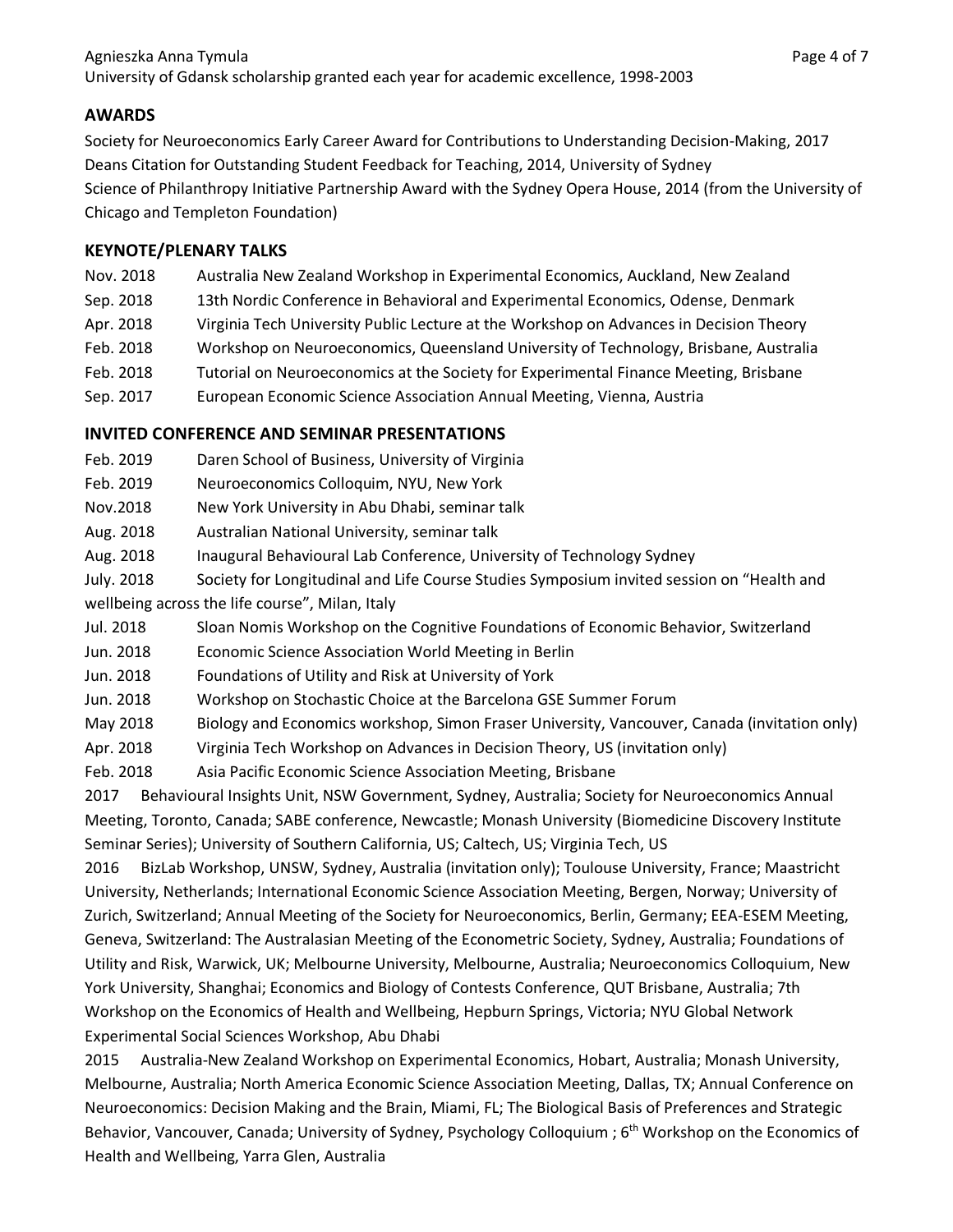Agnieszka Anna Tymula Page 5 of 7

2014 Annual Conference on Neuroceonomics: Decision Making and the Brain, Miami, FL; Foundations of Utility and Risk, Rotterdam, Netherlands; Queensland University of Technology, Brisbane, Australia; University of Melbourne, Melbourne, Australia; Asia-Pacific ESA Conference, Auckland, New Zealand

2013 Annual Conference on Neuroeconomics: Decision Making and the Brain, Lausanne, Switzerland; Sackler Institute, Cornell University, New York, NY; The Sixth Annual NYU-CESS Experimental Political Science, New York, NY; Toulouse School of Economics; University of Amsterdam; Sciences Po; University of Bonn; Kellogg School of Management; Krannert School of Management at Purdue University; University of New South Wales; University of Sydney

2012 University of Cologne, Germany; 2012 North-American ESA Conference, Tucson, AZ; Society for Neuroscience Annual Meeting, New Orleans, LA; Annual Conference on Neuroeconomics: Decision Making and the Brain, Miami, FL; Academy of Behavioral Finance & Economics, New York, NY; Foundations and Applications of Utility, Risk and Decision Theory Meeting, Atlanta, GA; International ESA Meeting, New York, NY; George Mason University, VA; John Dickhaut Memorial Conference, Chapman University, CA

2011 AWI Workshop on "Behavioral Economics and Life-span Changes in Decision Making"; 2011 North-American ESA Conference, Tucson, AZ; Annual Conference on Neuroeconomics: Decision Making and the Brain, Evanston, IL; International ESA Meeting, Chicago, IL

2010 LUISS Guido Carli University, Rome, Italy; New York University, NY

2009 University of California, Berkeley, CA

2008 NBER Behavioral Finance Meeting, Boston, MA; ASSET Annual Meeting, European University Institute, Florence, Italy; International ESA Conference, Caltech, Pasadena, CA; La Pietra-Mondragone Workshop, Florence, Italy; ESA European Meeting, Lyon, France

## **PUBLIC TALKS**

Nov. 2017 "Why so sad? How to be happy: metrics of happiness and depression" at Outside the Square (a panel and Q&A discussion in Chippendale's Creative Precinct organized by the Dean of FASS for USyd graduates) Oct. 2016 "The science behind Cheat Days" at Raising the Bar, Sydney, NSW (20 academics in 20 bars deliver 20 thought-provoking talks)

2016 Career days at Sydney Girls High School, Sydney NSW

Nov. 2015 Young Investors Club, Sydney, NSW

Sept. 2015 "Speeding teens and gambling grannies: the surprising reasons we take risks" at Raising the Bar, Sydney, NSW (20 academics in 20 bars deliver 20 thought-provoking talks)

# **REFEREEING**

*Journals*: Econometrica, American Economic Review, Journal of Public Economics, Games and Economic Behavior, Management Science, Cognition, Experimental Economics, Journal of Economic Behavior and Organization, Scandinavian Journal of Economics, Labour Economics, Journal of Economic Science Association, Economic Enquiry, Journal of Neuroscience, Psychology and Economics, Scientific Reports, Social Cognitive and Affective Neuroscience, Frontiers in Decision Neuroscience, Frontiers in Psychology, Journal of Experimental Criminology, Economic Record, Journal of Experimental Child Psychology *Grants*: National Science Foundation (US), Swiss National Science Foundation, Australian Research Council

# **OTHER SERVICE TO THE ACADEMIC COMMUNITY**

2019

- Society for Neuroeconomics Board
- Director of the 2019 International Summer Institute for Neuroeconomics
- Program Committee for the European Economic Association meeting in Manchester, UK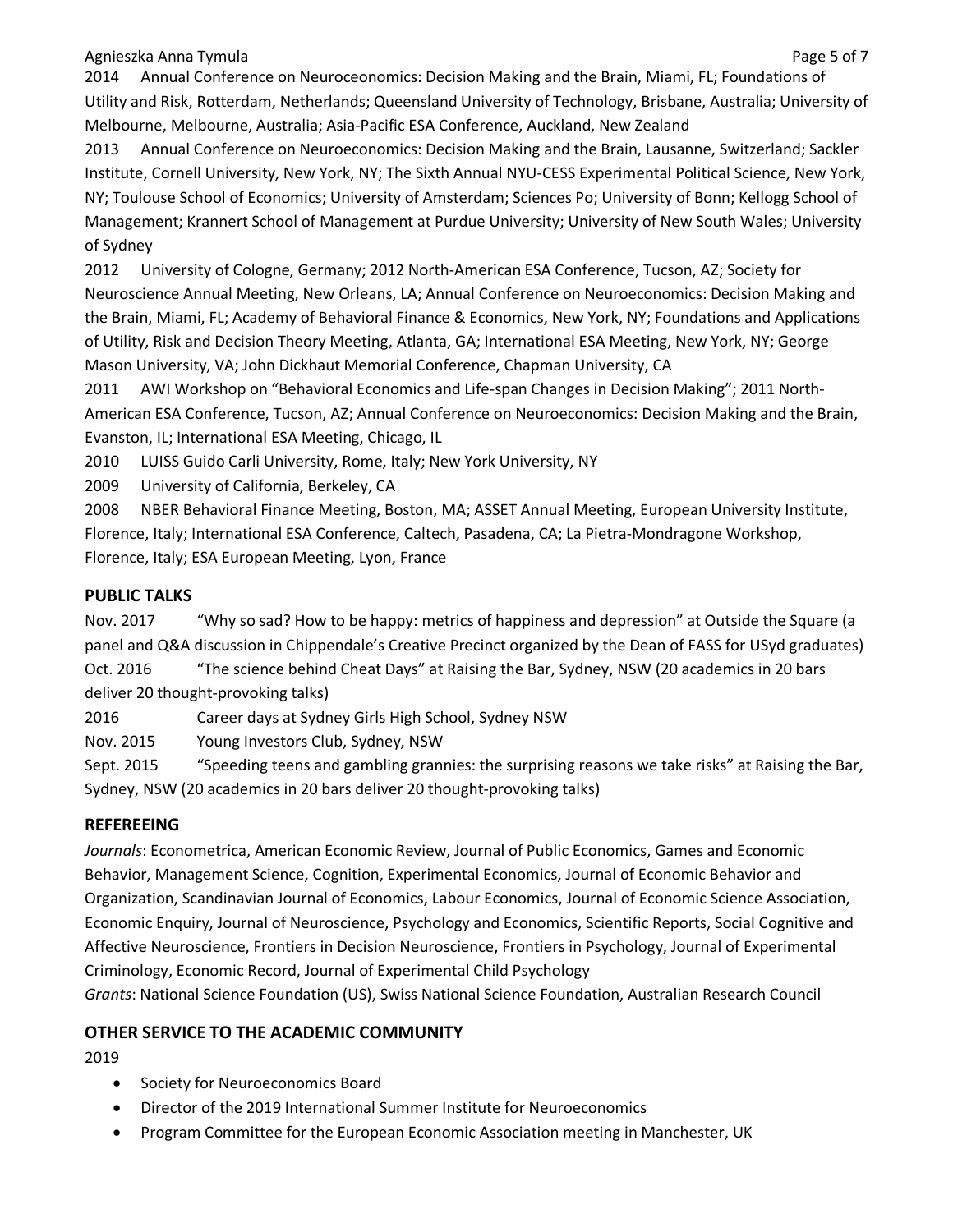#### 2018

- Lecturer at the Decision-Making under Risk and Uncertainty Workshop, Neuroscience School of Advanced Studies in Venice, Italy
- Society for Neuroeconomics Early Career Award Committee Member
- Co-organizer of the Behavioural and Experimental Economics and Finance Workshop, University of Sydney (keynote speakers: Mohammed Abdellaoui, Peter Bossaerts, Catherine Eckel, Keith Ericson)
- Organizer of the Workshop on the Experiments and Behavioral Interventions in Schools for academics and DoE, University of Sydney (keynote speakers: Simon Burgess and Martin Kocher)
- Program Committee for the Asia Pacific Economic Science Association Meeting
- 2017
	- Director of the 2017 International Summer Institute for Neuroeconomics
	- Co-Organizer of the Behavioral Economics: Foundations and Applied Research Workshop, University of Sydney (keynote speakers: Giorgio Coricelli, Uri Gneezy, and Graham Loomes)
	- Program Committee for the Society for Neuroeconomics Annual Meeting
	- Scientific Committee of the Society of the Advancement of Behavioral Economics Conference

2016

- Program Committee for the Society for Neuroeconomics Annual Meeting
- Coordinator of the Sydney-UNSW-UTS Experimental Economics Brownbag Seminar

2015

- Director of the NYU-Duke Institute International Summer Institute for Neuroeconomics
- Coordinator of the Sydney-UNSW-UTS Experimental Economics Brownbag Seminar

2014

- Panel leader at the 14<sup>th</sup> Kavli Futures Symposium: "Neuroeconomics in China and Asia: Building Interest and Capacity"
- Coordinator of the Sydney-UNSW-UTS Experimental Economics Brownbag Seminar

2013

- Pro bono consulting for the Behavioural Insights Team of the NSW Department of Premier and Cabinet
- Panelist at the 11<sup>th</sup> Kavli Futures Symposium: "Neuroeconomics and Urban Big Data"

2011-2012

• Mentor at the NYU Summer Undergraduate Research Program

## **PROFESSIONAL AFFILIATIONS**

American Economic Association, Society for Neuroeconomics, Economic Science Association

## **TRADITIONAL TEACHING**

- 2018- Economics for Business Decision Making, undergraduate, University of Sydney (coordinator) 2016- Economics Research Dissertation, undergraduate honours and master (coordinator) 2015 Bodies, Brains and Minds in Connection: Neuroeconomics, graduate, University of Sydney
- 2015 Director of the NYU-Duke International Summer Institute for Neuroeconomics
- 2013-2014 Economics for Business Decision Making, undergraduate, University of Sydney (coordinator)
- 2005-2006 Microeconomics, undergraduate, Bocconi University (in English)
- 2007 Advanced game theory, graduate, Bocconi University (in English)

# **SUPERVISION**

*PhD*

Xueting Wang, University of Sydney (graduate, Economics, in progress) Ange Weinrabe, University of Sydney (graduate, Brain and Mind Institute, in progress)